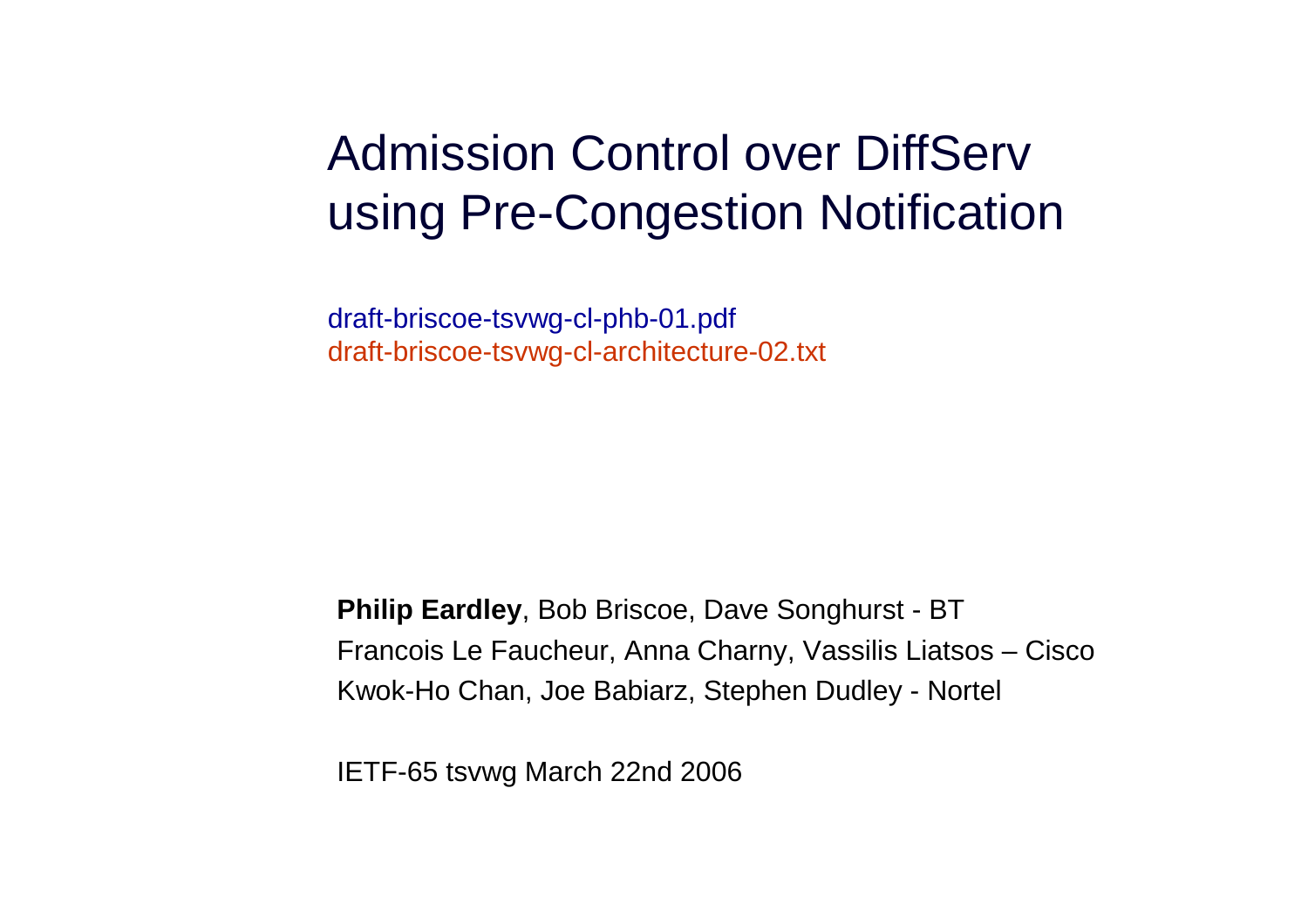# **Summary**

- Aim:
	- End-to-end Controlled Load (CL) service without flow state or signalling in the core / backbone
- Solution:
	- Pre-Congestion Notification (PCN) builds on the concepts of ECN, RFC 3168, "The addition of Explicit Congestion Notification to IP".
	- PCN-router marks packet "earlier" than ECN-router (bulk marking, not per flow)
		- admission marking
		- pre-emption marking
	- Feedback of these markings used in a particular network framework to achieve flow admission control and flow pre-emption
	- Applied to real-time flows (such as voice, video and multimedia streaming) in DiffServ networks.
- History
	- Both drafts from BT, Cisco & Nortel working together intensively
	- Now also with Ericsson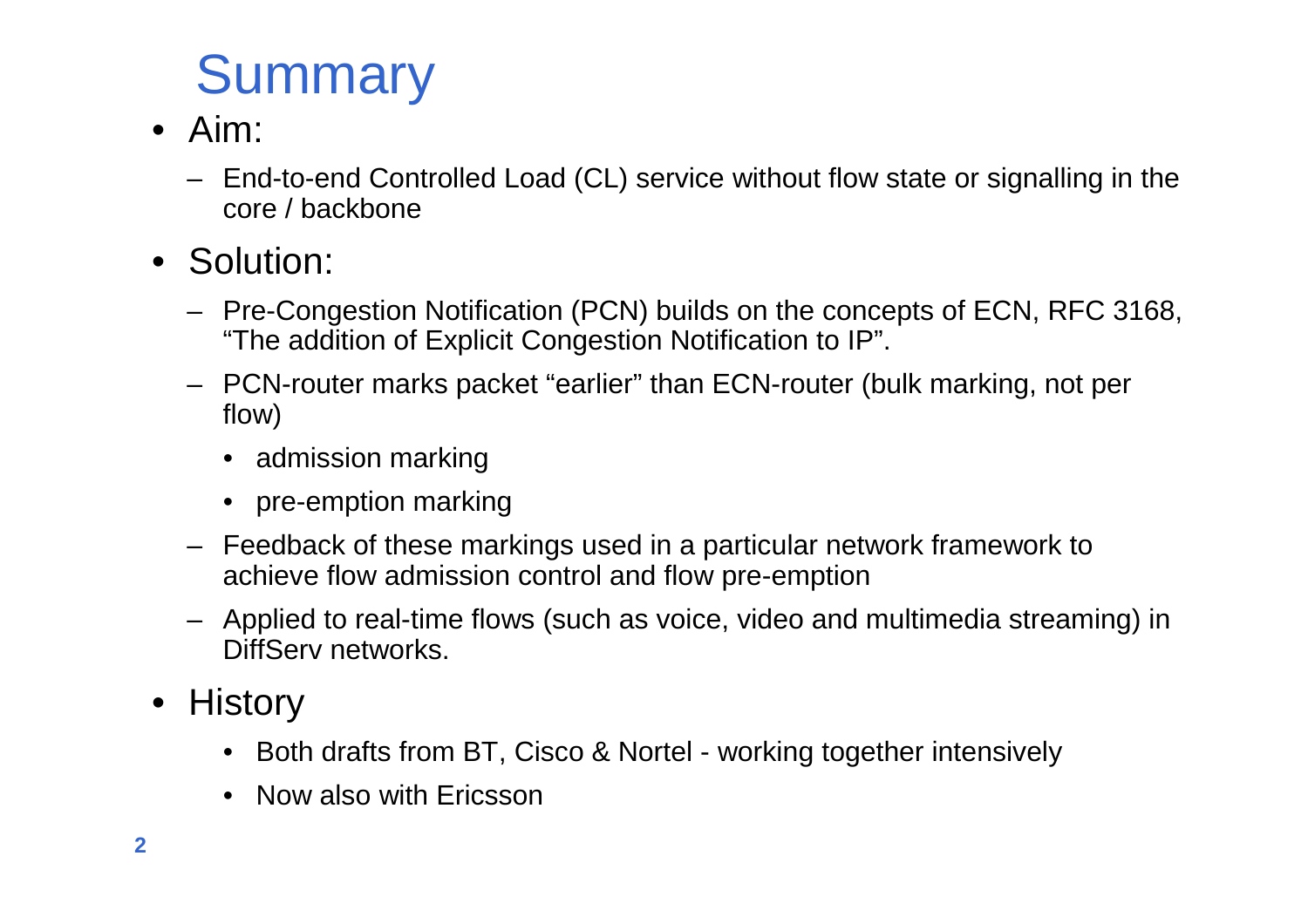

'Pre-Congestion Notification marking'draft-briscoe-tsvwg-cl-phb-01.pdf

'A Framework for Admission **Control over DiffServ using** Pre-Congestion Notification'draft-briscoe-tsvwg-clarchitecture-02.txt

Border anti-cheating draft-briscoe-tsvwg-re-ecn-border-cheat-00• extending CL-region across operators

(future work)further deployment models using PCN • end-to-end<u>• others?</u>

Signalling extensions • RSVP, draft-lefaucheur-rsvpecn-00 (not updated)• NSIS – see RMD-NSLP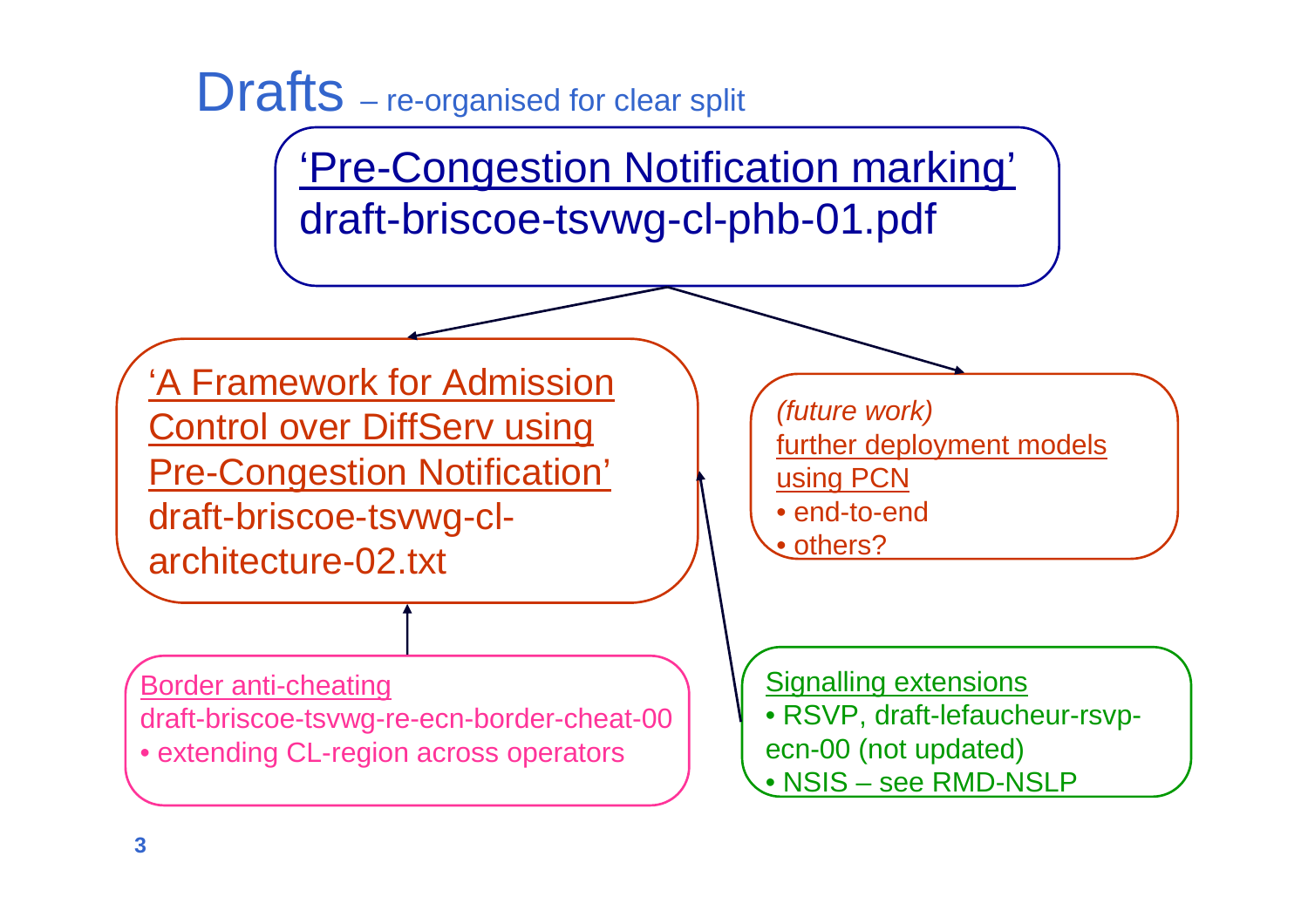### changes – to deployment model draft

A Framework for Admission Control over DiffServ using Pre-Congestion Notificationdraft-briscoe-tsvwg-cl-architecture-02.txt • using PCN marking to achieve flow admission control & flow pre-emption• in a large DiffServ region & controlled environment Intention: informational

- • Changes: added new / improved consideration of:
	- 'Flash' crowds
	- Tunnelling (from ingress to egress gateway)
	- Failures
	- Admission of emergency / high precedence session
- • Status:
	- fairly complete
	- –Issue: ECMP (Equal Cost MultiPath routing)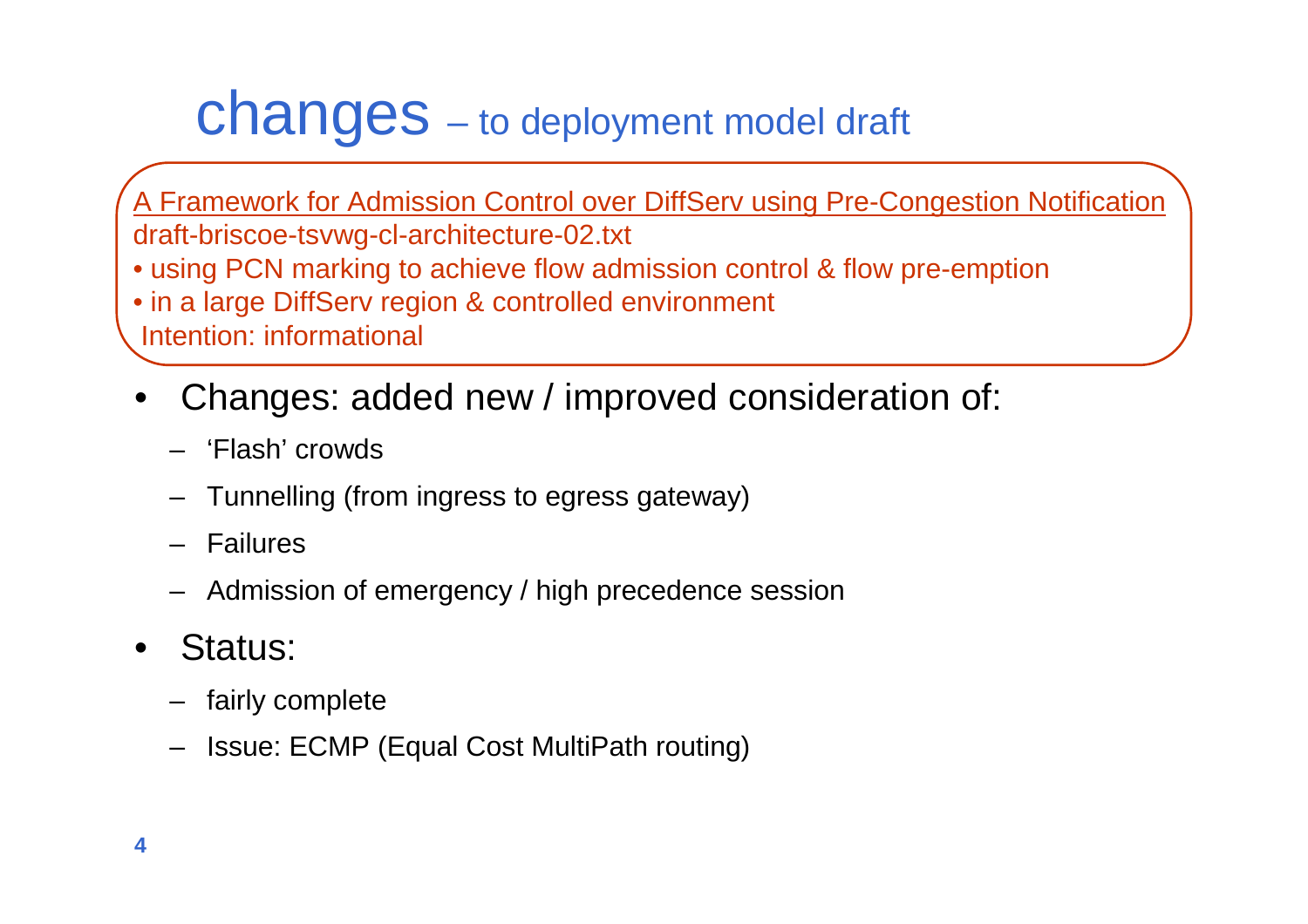#### changes – to Pre-Congestion Notification marking draft

- Pre-Congestion Notification marking
- draft-briscoe-tsvwg-cl-phb-01.pdf
- *When* a router should admission mark and pre-emption mark (algorithm)
- How to encode marking in a packet
- (uses ECN field)
- Intention: standards track (currently informational)
- $\bullet$  Changes:
	- Complete re-write
	- Discussed 5 possible ways of encoding adm / pre-emption marking
	- Done simulations of (candidate) adm / pre-emption marking algorithm in CLregion Framework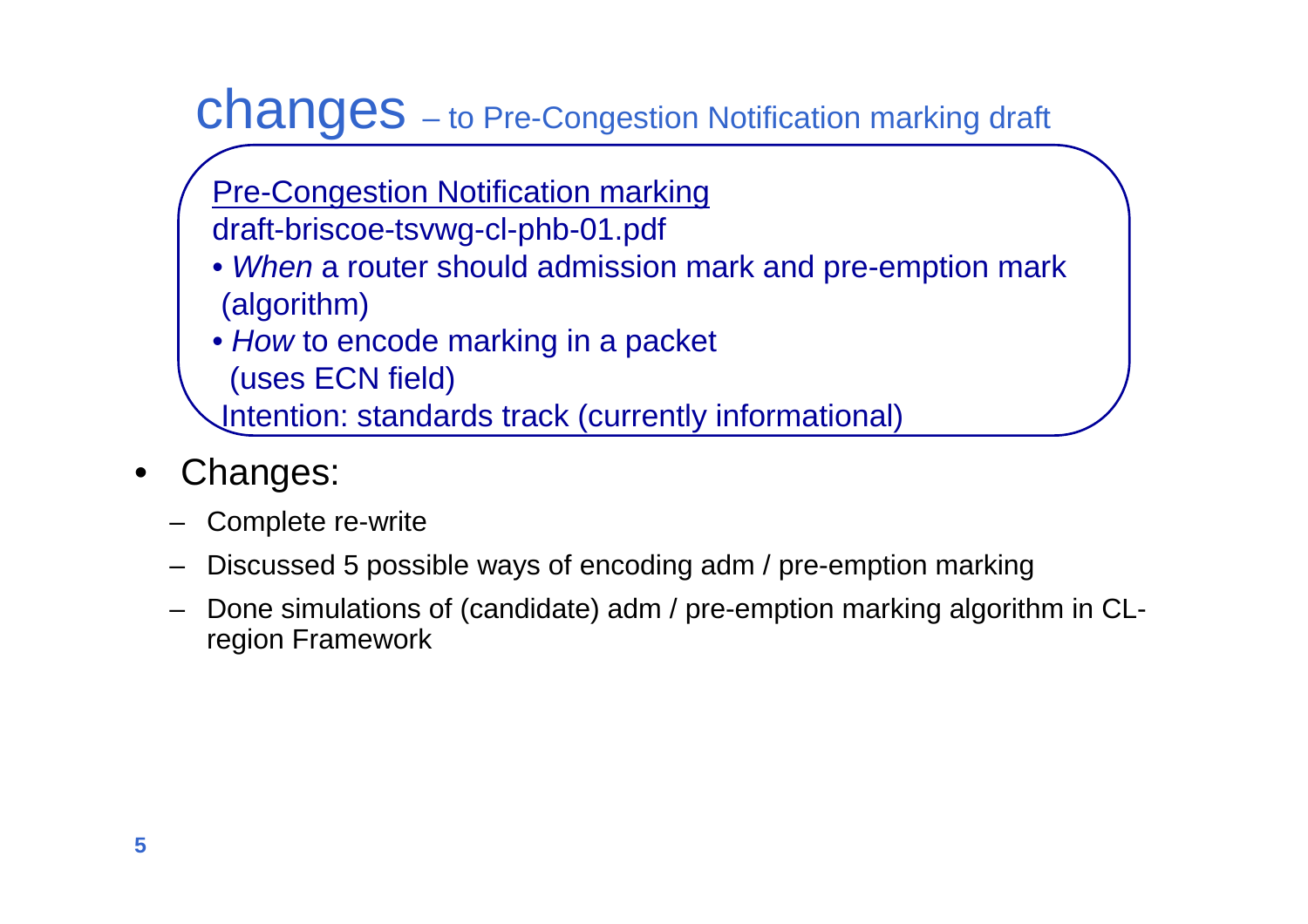### encoding of marking – the dilemma

 The choice of how to encode the markings is non-trivial because we have 5 things we want to encode…

- 1.Admission Marking
- 2.Pre-emption Marking
- 3.ECT(0)
- 4.ECT(1)
- 5.Not ECT
- … BUT only 4 states available in the two bits of the ECN field

Appendix C of <u>draft-briscoe-tsvwg-cl-phb-01.txt</u> discusses pros & cons of alternative encoding possibilities

To be discussed at Bar BOF and on list, please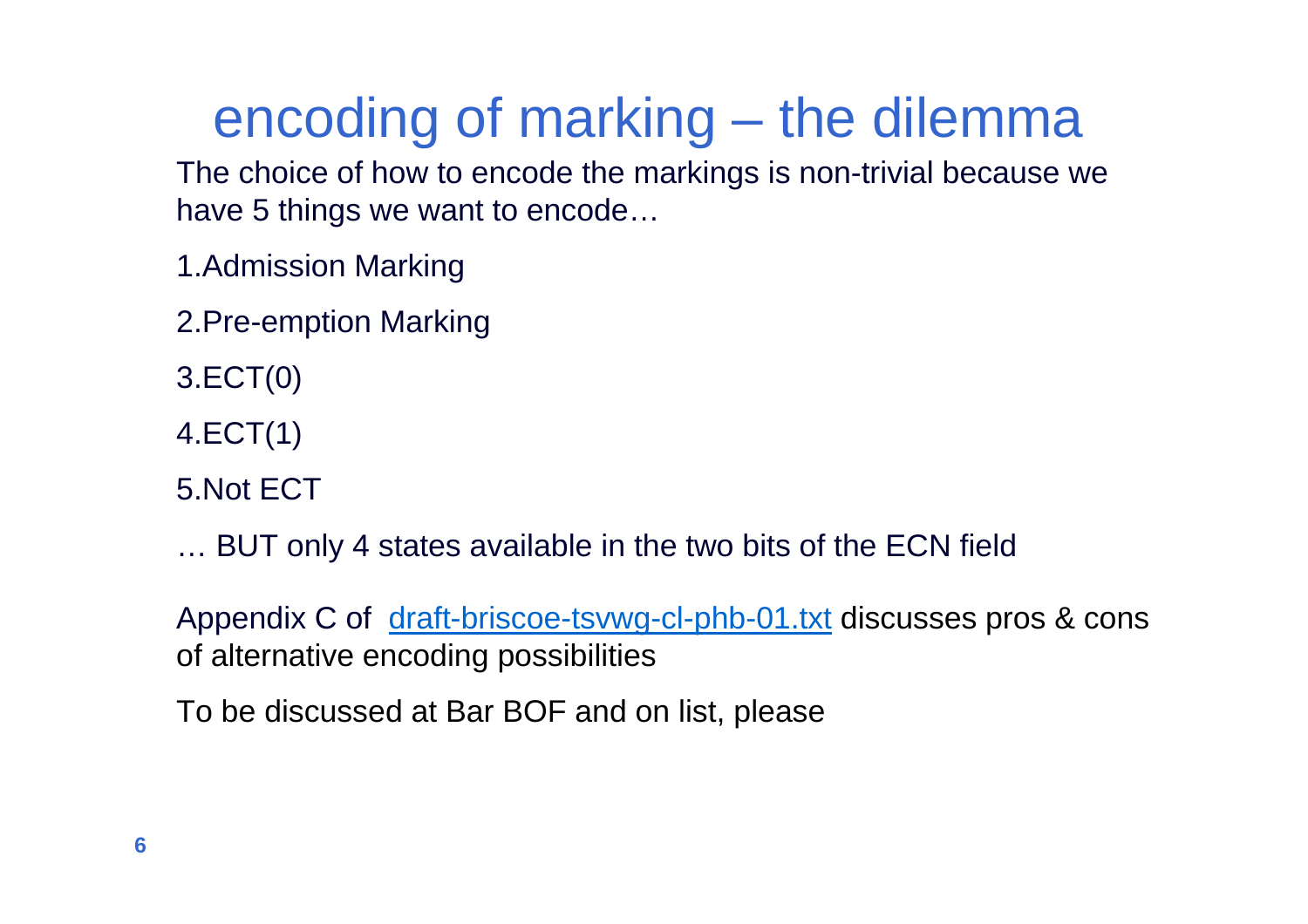#### Simulations - Overview

- Purpose: Proof of concept for the deployment model and<br>algorithms described in the drafts
- Key conclusion of the initial study: algorithms for admission control & flow pre-emption perform as expected
- NB Not intended to endorse specific algorithms
	- Other algorithms consistent with the framework are possible
	- other options to be simulated
- Future work:
	- Further parameter sensitivity study
	- Multi-bottleneck networks
	- More diverse mix of traffic & more accurate video modeling
	- Other algorithms
- More details & info at Bar BOF from Anna Charny